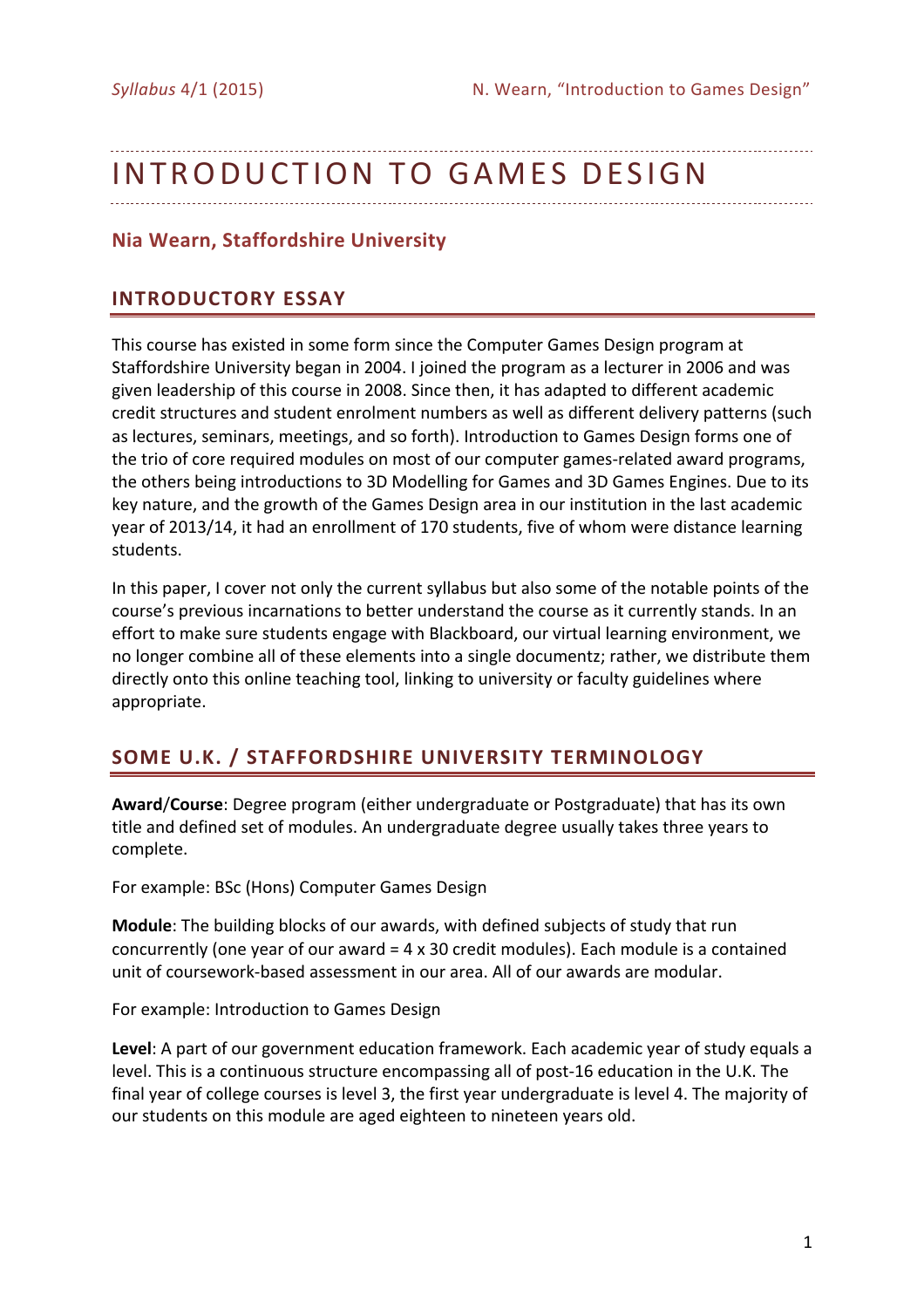# **PREVIOUS INCARNATIONS FROM 2006 – 2012**

As mentioned above, we developed and iterated the structure of the course over the years. We have also updated the content with the changing requirements of a fast-paced computer games industry, an increase in students from more vocational backgrounds, and the requirements of resources within the faculty and the university. The content has been kept current in most cases. Areas such as the History of Computer Games have had to expand as our students have different experiences and key references to draw upon.

In the course's first incarnation, when I took over its leadership, it was split into two distinct semesters of study: 1A and 1B. 1A focused on Design Documentation and 1B focused on Level Design. They were connected but did not overlap as they were distinct modules in the eyes of the university. Both were fifteen (15) credits, with Computer Games Design 1A running in the first semester and Computer Games Design 1B in the second.

### COMPUTER GAMES DESIGN 1A: DESIGN DOCUMENTATION

As can be seen on the syllabus, students are asked to look at a variety of documentation aspects, such as the information you would give to motion capture actors, artificial intelligence information, and flow charts for programmers and the design specs for user interfaces. Each week, students look at a different aspect of Games Design related documentation. The assignment sent to students was to analyze and reverse engineer an industry standard design document of their favorite game. Students would then use a design document template to design a game of their own.

This change reflected the students' desire and feedback from students, who asked to have more creative input into assignments. But in reality, this change varied the quality significantly and made consistent marking and deciding what constituted a 'good game' difficult. For the most part, the majority of students didn't engage well with the purely document-based assignment.

# COMPUTER GAMES DESIGN 1B: LEVEL DESIGN

We designed this syllabus around aspects of level design for character-based games. The focus is on documentation and also elements to do with psychology and gameplay, how users respond to architecture within game levels, and a level design workflow.

Of all the assignment briefs the Level Design assignment went through the most iterations. The focus remained on paper-based level design, but the subject or specifics of the assignment changed annually. Over the years, this assignment has required: working in groups to design new levels for an existing top down game; using SketchUp to create grey boxes of levels; basing Nintendo Super Smash Brothers or Mario Kart tracks on historic events e.g. Mount Vesuvius erupting; and finally, using random LEGO Minifigures to create levels based on the character. The LEGO Minifigure assignment, the best received of all of them, in itself went through several iterations. In its first year, students were asked to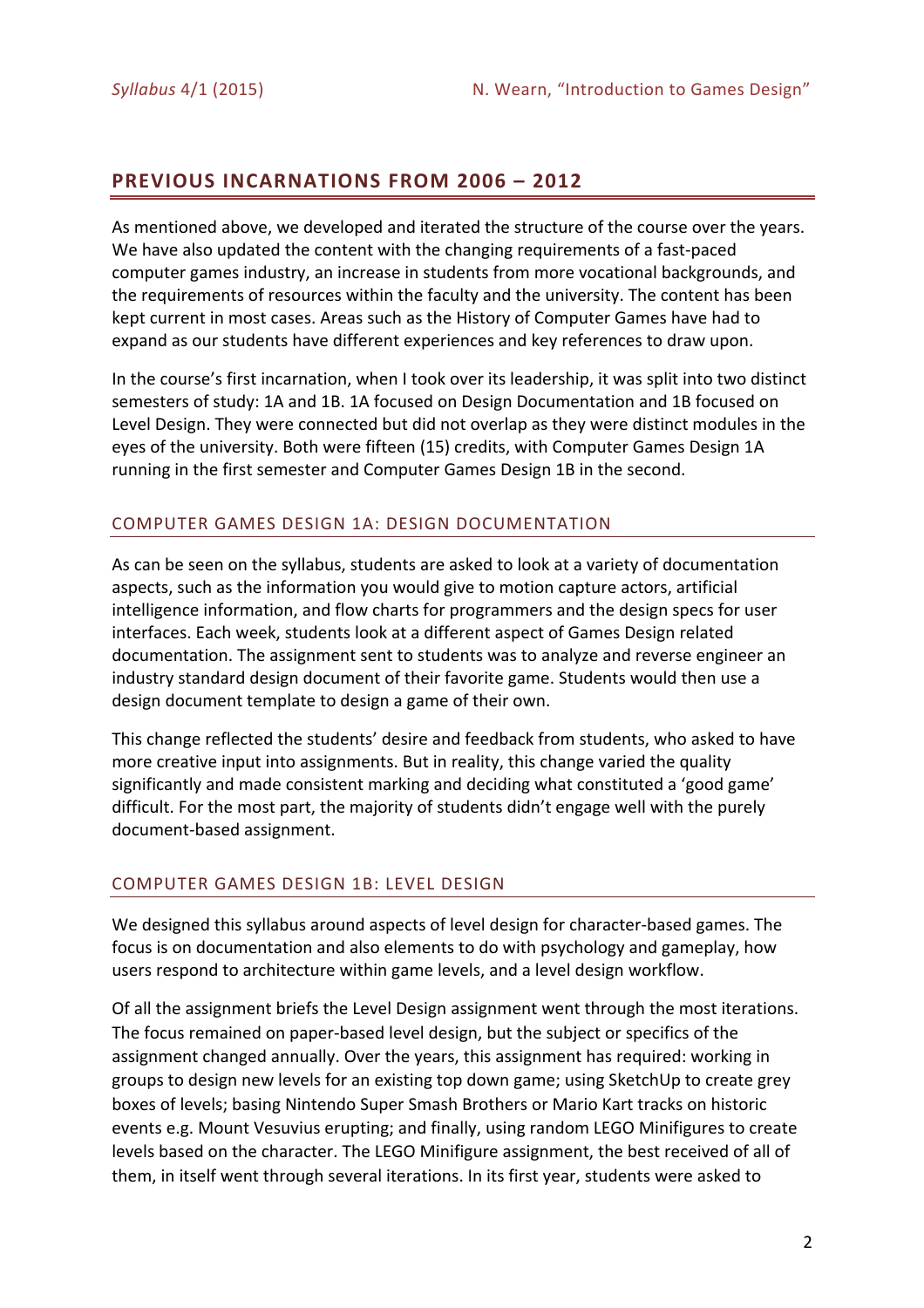create scale models of levels using cardboard and videoing the playthrough, and in later years, due to low quality of the videos, students were asked to produce annotated plans of the levels on graph paper.

While these assignments differ in content, the core elements of scale, transferring paperbased designs to physical versions, and creativity within the confines of the brief were adhered to. The changing nature of the assignments mirrors the teams' issues with finding the right balance in keeping the course agnostic of any specific software to promote a design focus while finding ways to assess technical skills.

# **CURRENT INCARNATION (PART I) – 2012**

During the summer of 2012, Games Design 1A and 1B was converted from two 15-credit courses into a single, two-semester long, 30-credit module entitled, "Introduction to Games Design." This was in line with the university's revised undergraduate framework and was the first year of a three-year roll out of new 30-credit modules. Faculty in the Games Technology program took the opportunity to overhaul many of the modules within their awards. Introduction to Games Design changed the least, incorporating many aspects of the two separate modules in the first year of running.

We did take the opportunity to be more flexible with the scheduling. Traditionally, we have twelve-week semesters for which we teach for eight weeks, allowing four weeks of study help at the end, which is necessary in practice-based teaching. We found, however, that students perceived this paper-based module as easy; therefore, students often procrastinated and had to hurry to complete the paper prototype in the last four weeks. So while we still had eight weeks of lectures, they were interspaced with one-week breaks every two weeks to theoretically allow faculty to mark papers and provide feedback to students.

# **INTRODUCTION TO GAMES DESIGN – CONTENT**

| <b>Semester 1</b>                       |
|-----------------------------------------|
| Week 1 - Intro & Core Ideas development |
| Week $2 -$ History of Games             |
| Week 3 – No Scheduled Lecture           |
| Week $4$ – Marketing & Targeting        |
| Week $5 -$ Audience Types               |
| Week 6 – No Scheduled Lecture           |
| Week 7 – Intro to Games Mechanics       |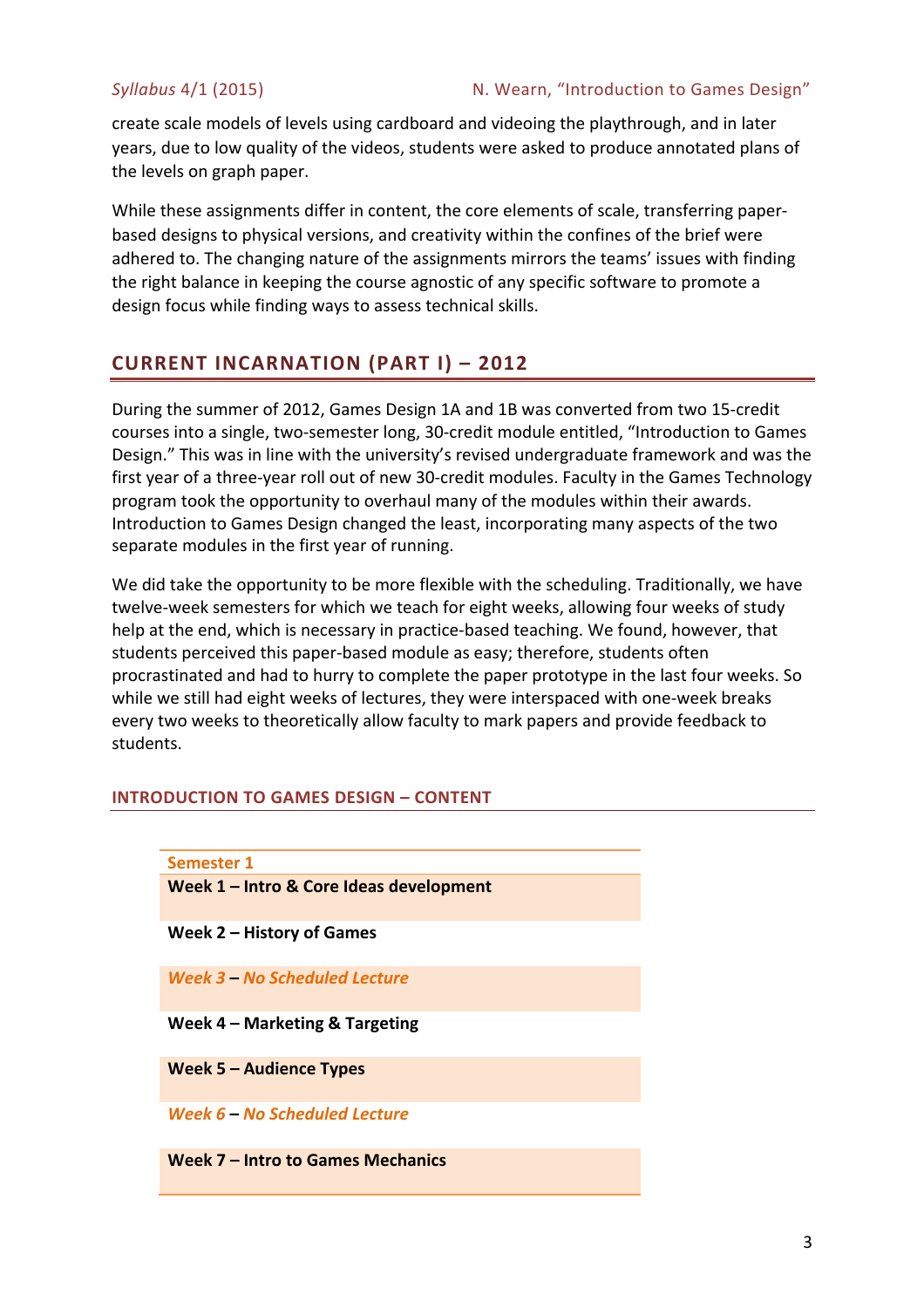#### **Week 8 – Games Mechanics & Interface**

*Week 9* **–** *No Scheduled Lecture*

Week 10 - **Industry overview & details** 

**Week 11 – Documentation Specifics**

*Week 12* **–** *No Scheduled Lecture*

FIGURE 1: LIST OF SEMESTER 1 COURSE CONTENT BY WEEK.



**Week 5 – Spatial Flow & Study** 

*Week 6* **–** *No Scheduled Lecture*

Week 7 - Level Design for Platform Games

**Week 8 – Visual Aesthetics & Style**

*Week 9 - No Scheduled Lecture*

Week 10 - Presentation of level Design

**Week 11 – AI & Behaviors**



FIGURE 2: LIST OF SEMESTER 2 COURSE CONTENT BY WEEK

Apart from the milestone assignments detailed below, there were no other elements required of the students apart from attendance, which was closely monitored. Our regulations state that if they miss two sessions, they are sent a warning; if they miss three, then they are withdrawn from the module. Students can appeal to be reinstated into the module if they do so in writing and attend a meeting with the module tutor.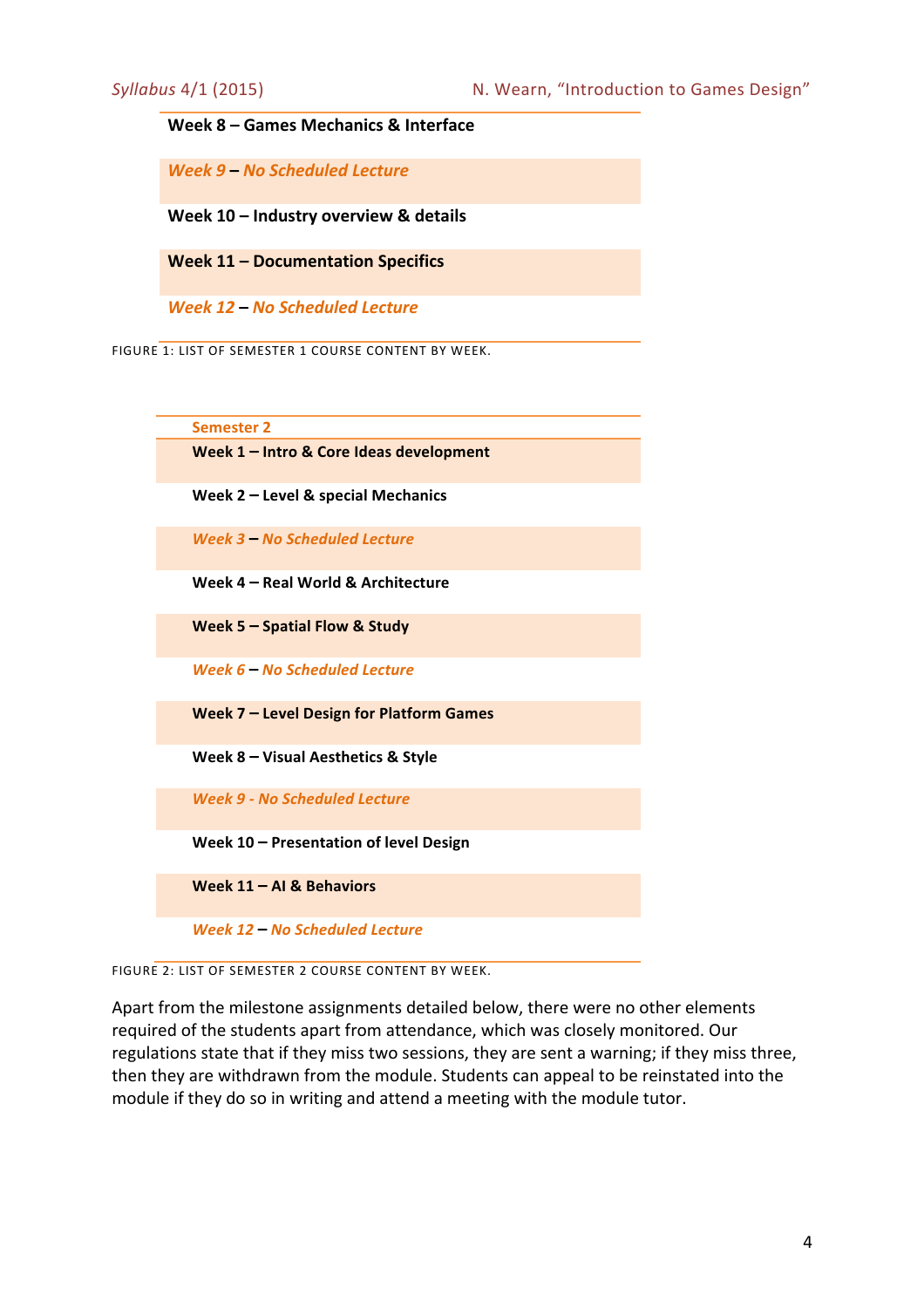### LEARNING OUTCOMES

- 1) Understand the concepts and principles of current computer game structures
- 2) Communicate the principles of genre and competitive analysis
- 3) Evaluate and interpret the principles of character design regarding level design
- 4) Analyze workflow and evaluate the context of a level design
- 5) Apply the fundamentals of games design in the production of a design document for a computer game

### SUGGESTED TEXTS

Bateman, Chris, and Richard Boon. 21st Century Game Design (Game Development Series). Charles River Media, Inc., 2005.

Davies, Mark. *Designing Character-Based Console Games*. Charles River Media, Inc., 2007.

Koster, Raph. *Theory of fun for game design*. " O'Reilly Media, Inc.", 2013. Rogers, Scott. *Level Up! The guide to great video game design*. John Wiley & Sons, 2014.

Rollings, Andrew, and Ernest Adams. "Fundamentals of game design." New Challenges for Character-Based AI for Games. Chapter 20: Artificial Life and Puzzle Games. Prentice Hall (2006): 573-590.

Salen, Katie, and Eric Zimmerman. *Rules of play: Game design fundamentals*. MIT press, 2004.

### ASSESSMENT

Even in its new format, we kept the assignments the same, requiring a games design document in the first semester and level design documentation in the second semester. We continue to base the level design assignment on a random LEGO Minifigure.

We posted assignments to our university assessment forum, covering the following areas detailed below. In line with other assignments and the current desire by the team to ape industry workflows as much as possible, the assignment was also milestoned with numerous assessment points in each semester, each of which were required and had frequent opportunities for formative feedback.

| Semester 1                     | <b>Rubric Breakdown</b>                                    |  |
|--------------------------------|------------------------------------------------------------|--|
| 1-Ideas, Concept & Development | • Clarity of Ideas: Do they make sense? (out of 10)        |  |
| (25%)                          | • Concept & Development: How have they come                |  |
| Due week 3                     | about? (out of 10)                                         |  |
|                                | • Writing Quality (out of 5)                               |  |
| 2 – Marketing & Genre (25%)    | Clarity of Marketing Ideas (out of 10)<br>$\bullet$        |  |
| Due week 6                     | • Definition of the Game Genre (out of 10)                 |  |
|                                | Writing Quality (out of 5)<br>$\bullet$                    |  |
| 3 – Mechanics (25%)            | Clarity of Mechanics: Do they make sense (out<br>$\bullet$ |  |
| Due week 9                     | of $10$                                                    |  |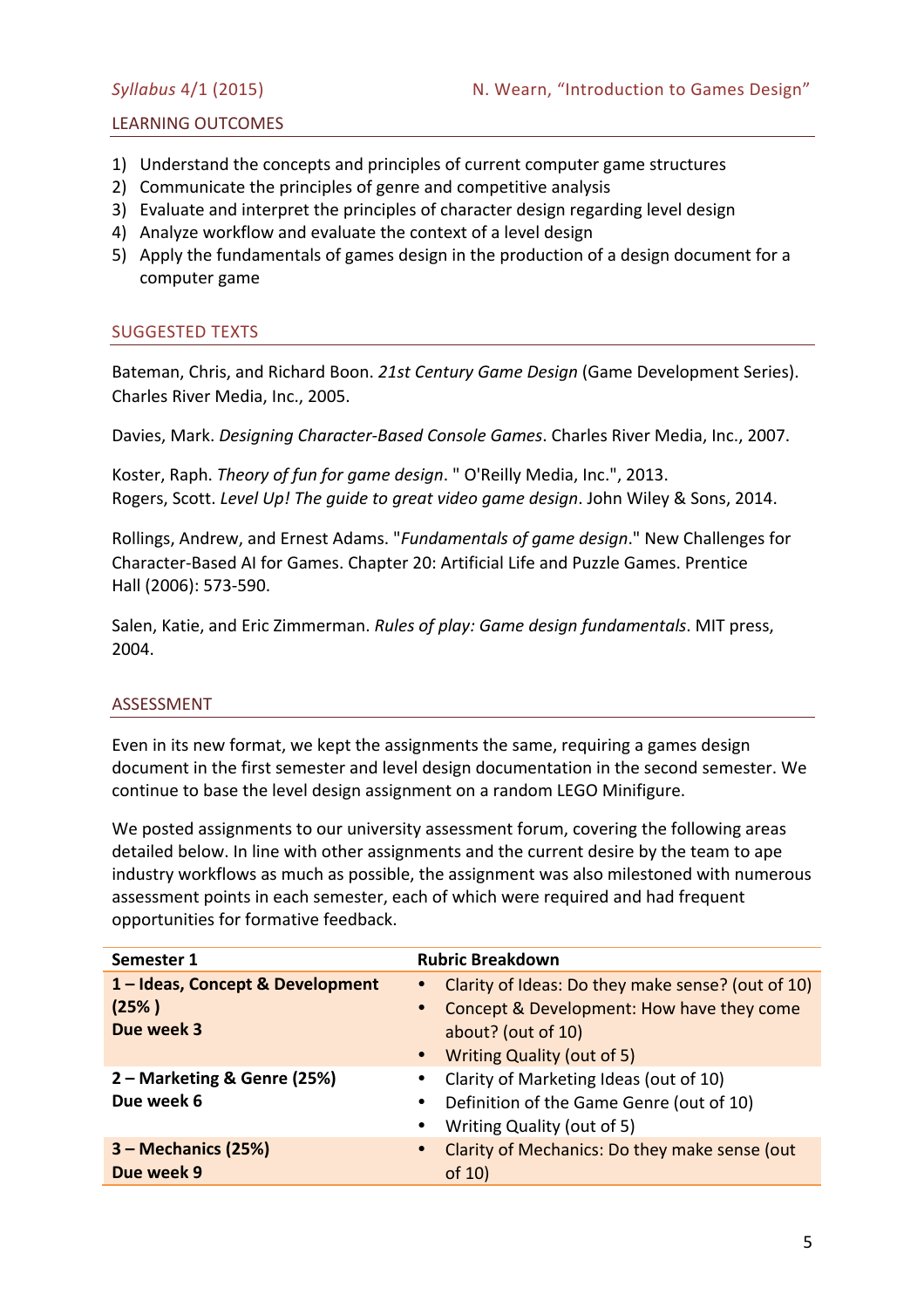|                                                                                                                                           | Discussion of User Interface (out of 10)<br>$\bullet$<br>Quality of Visuals: Are charts used? (out of 5)<br>$\bullet$                                                               |
|-------------------------------------------------------------------------------------------------------------------------------------------|-------------------------------------------------------------------------------------------------------------------------------------------------------------------------------------|
| 4 - High Concept Document &<br>Reflective Piece (why they chose to<br>make this game; how it developed<br>over time) (25%)<br>Due week 12 | Use of the Template (out of 13)<br>$\bullet$<br>Reflective Piece #1 (out of 6)<br>٠<br>Reflective Piece #2 (out of 6)<br>$\bullet$                                                  |
| <b>Semester 2</b>                                                                                                                         |                                                                                                                                                                                     |
| 1 – Discussion on the Design of the<br><b>Environment to Character (max 1000</b><br>words) (25%)<br>Due week 3                            | Discussion on the Character (out of 10)<br>$\bullet$<br>Discussion on the Environment (out of 10)<br>$\bullet$<br>Writing and Presentation Quality (out of 5)<br>$\bullet$          |
| 2 - Spatial Flow & Spatial Study<br>(25%)<br>Due week 6                                                                                   | Spatial Study (out of 10)<br>Spatial Flow (out of 10)<br>$\bullet$<br>Circulation & Signposting (out of 5)<br>$\bullet$                                                             |
| 3 – 2 x Level Plans & Mechanics<br>(40%)<br>Due week 9                                                                                    | Top Down Plan (out of 10)<br>Side On Plan (out of 10)<br>٠<br>Discussion of Level Mechanics (out of 10)<br>$\bullet$<br>Adherence to Style Guide & Presentation (out of<br>٠<br>10) |
| $4 - A.I$ Flow $(10%)$<br>Due week 12                                                                                                     | Discussion on the A.I. and Flow Charts (out of<br>$\bullet$<br>10)                                                                                                                  |

FIGURE 3: ASSESSMENT SCHEDULE

The fragmented nature of the assignment meant the two-person teaching team was quickly overwhelmed by the number of students—approximately 100 for that year. The criteriabased assessment also led to higher marks overall, with an average mark over both semesters nearing 70%, far too high even for a Level 4 module (exceptional students earn approximately 70% in the British system). Another issue with the fragmented, criteria-based assessment was our struggle to give good guidance on feedback.

In most cases, student fatigue resulted in lower engagement and subsequently lower-quality work. 

# **CURRENT INCARNATION (PART II) – 2013**

Having been unhappy with the assessment in the previous year and keen to change the nature of the module, I decided that the teaching content was fine; however, we now had enough students who had previously studied a vocational Level 3 college course in Games Development, so we decided that, with enough time, they would be capable of making a game from scratch. Students had previously complained of having a Games Design module that doesn't make games, and as a department, we were keen to showcase that students participated in creating a computer game at every level of study.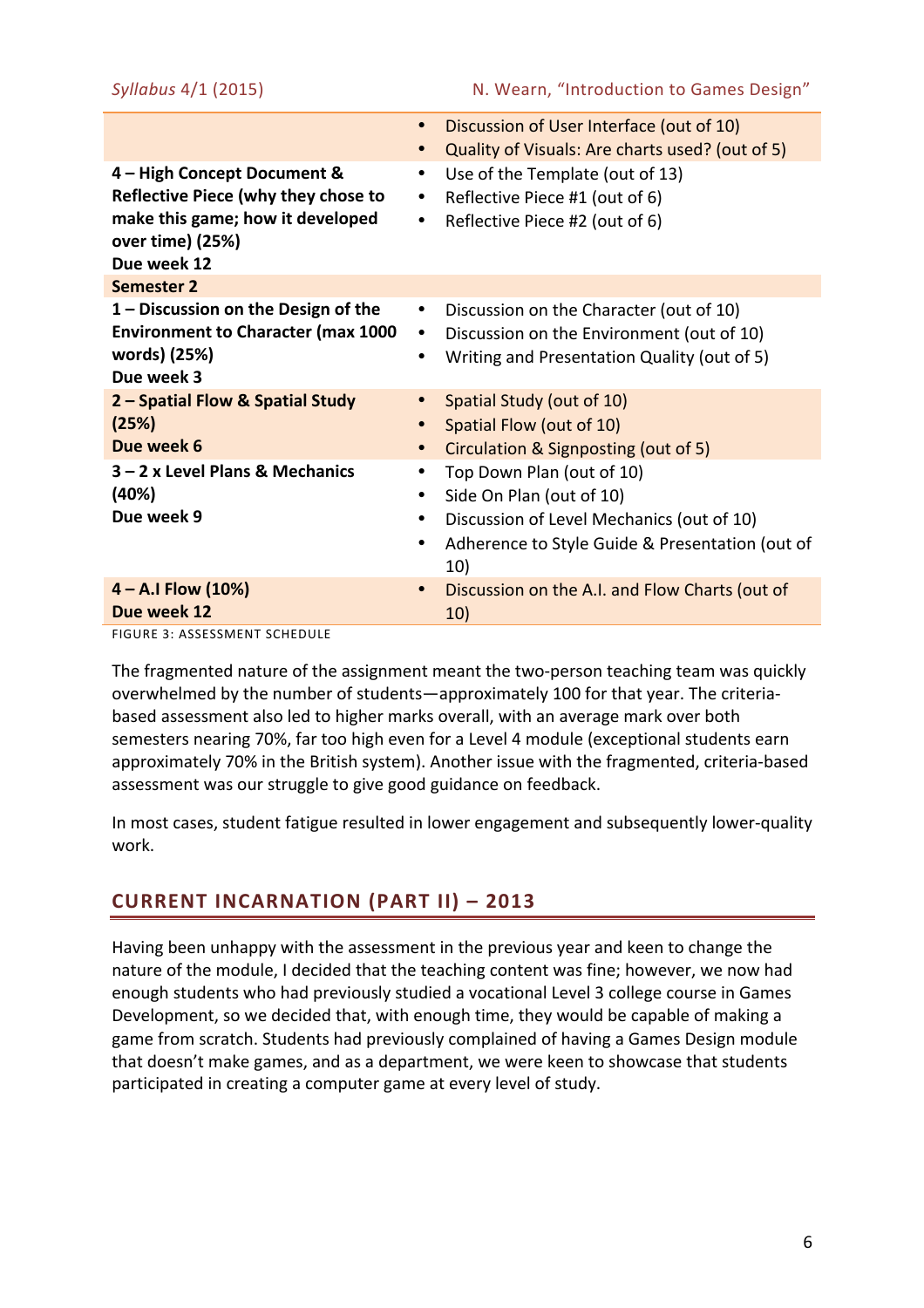# **ASSESSMENT**

With a radical change in direction, the assignment for the latest intake involved group work. Using the group generator on Blackboard, the 170 students were sorted randomly into groups of five or six (mixing the on campus and distance learning students) and told in September to make a game by the following May. They had agency over the particulars of how they made the game, including what kind of game, what engine they used, how they worked in the groups, etc. The instructors facilitated the assessment aspects and presented a series of lectures, which had topics related to a wide ranging aspects about game development and the modern games industry.

The students' only guidance in the first semester as to how to make their game was a series of guidelines jointly agreed upon in the first lecture. These included the following:

- Victory conditions
- Rules
- Actual games mechanics
- Be playable
- Be fun
- Reward for playing
- Enjoyable for more than one person
- Clear motivation to finish the game
- Actually be possible to play

The assessment was still milestoned. However, the introduction of groups enabled the instructor to provide timely feedback and guidance to the teams. The shift to group marking also enabled part of individual scores to come from peer assessment. Ultimately, this switch acted as a training ground for the Level 5 & 6 group assignments, which use group marks and peer assessment. These differ only in that they have an individual component as well.

The assignment brief was handed out to students during the first lecture and was reiterated in the first week of the second semester. To achieve each milestone, a group had to create and upload a YouTube video. We chose YouTube because the platform eliminated issues with codex and upload sizes that had caused problems with previous video submissions. We also stipulated that students could keep the video unlisted if they wished.

All of the videos and documentation were team marked by the teaching staff.

| YouTube Video #1 (by Week 4)  |                                                                                              | <b>Group Mark - 20 Marks</b>                                       |  |
|-------------------------------|----------------------------------------------------------------------------------------------|--------------------------------------------------------------------|--|
| $\bullet$                     | <b>High Concept Video Pitch for your game</b><br>Rough draft or explanation for your<br>game | Mark out of 10 for explanation<br>of the game design idea          |  |
| $\bullet$                     | Think creatively about how you can<br>explain your game idea to others                       | Mark out of 10 for creativity of<br>this message and video quality |  |
| YouTube Video #2 (by Week 12) |                                                                                              | <b>Group Mark - 20 Marks</b>                                       |  |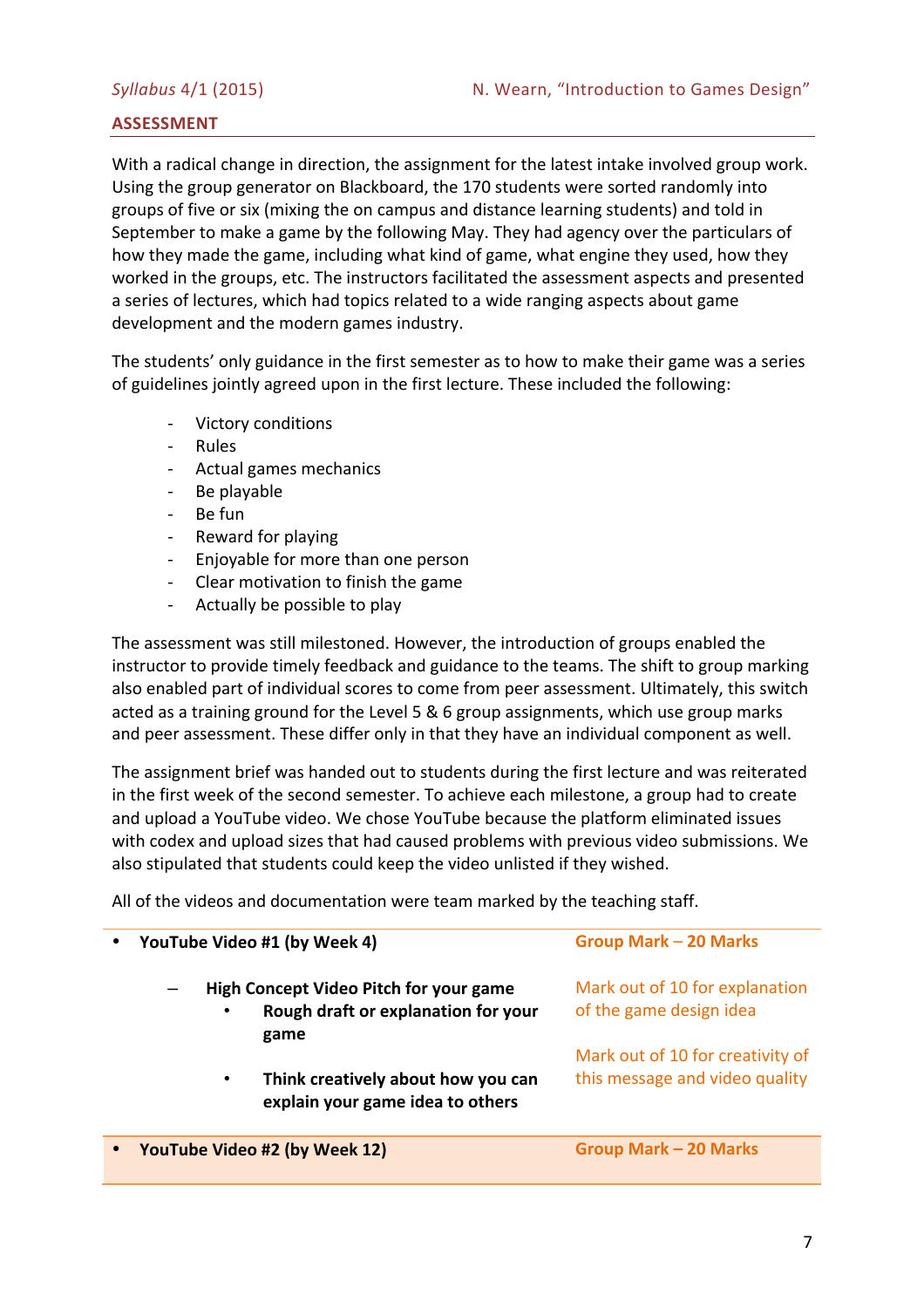| $\bullet$                       | <b>Formalized Basic Idea &amp; Concept</b><br>Developments on the game since<br><b>October</b> | Mark out of 10 for formalized<br>idea and development since<br>first video |
|---------------------------------|------------------------------------------------------------------------------------------------|----------------------------------------------------------------------------|
| $\bullet$                       | <b>Gameplay footage where possible</b>                                                         | Mark out of 10 for any use<br>gameplay footage and its<br>quality          |
| <b>Peer Assessment Activity</b> |                                                                                                | Individual mark out of 10                                                  |

FIGURE 4: GROUP YOUTUBE VIDEO ASSESSMENT OUTLINE.

In the second semester, students had to augment the YouTube video assignment with documentation. Furthermore, students had to adhere to a list of criteria, including credit screens, full sound, coherent scoring, and so forth. This tied the assignment back into the learning outcomes listed above in Figure 4.

All of the following was due by Week 14 of Semester 2

| Youtube #3 - 5 Minute Maximum          | <b>Group Mark - 10 Marks</b> |  |
|----------------------------------------|------------------------------|--|
| <b>Testing your design</b>             |                              |  |
| How do you know it works?              | Mark out of 2 for each       |  |
| How do you know it's fun?              | element discussed in the     |  |
| What feedback have you received on     | video                        |  |
| the design?                            |                              |  |
| What original aspects of the design    |                              |  |
| made it through?                       |                              |  |
| What makes your game stand out?        |                              |  |
|                                        |                              |  |
| <b>Documentation Hand-In</b>           | <b>Group Mark - 10 Marks</b> |  |
| <b>Games design doc</b>                |                              |  |
| Any level design docs                  | Mark out of 4 for the Game   |  |
| <b>Technical/testing Info</b>          | <b>Design Document</b>       |  |
| Document that details each individuals |                              |  |
| contribution to the group project      | Mark out of 2 each for the   |  |
|                                        | other documents              |  |
| <b>Peer Assessment Activity</b>        | Individual mark out of 10    |  |

FIGURE 5: GROUP YOUTUBE VIDEO DOCUMENTATION.

The following was worth a group mark out of 20, and this compliance forms the backbone of our quality control on a variety of group related game projects. Each tick is worth a single mark, and while there is some discussion on some of the definitions, it allows for speedy and objective marking of a student's game.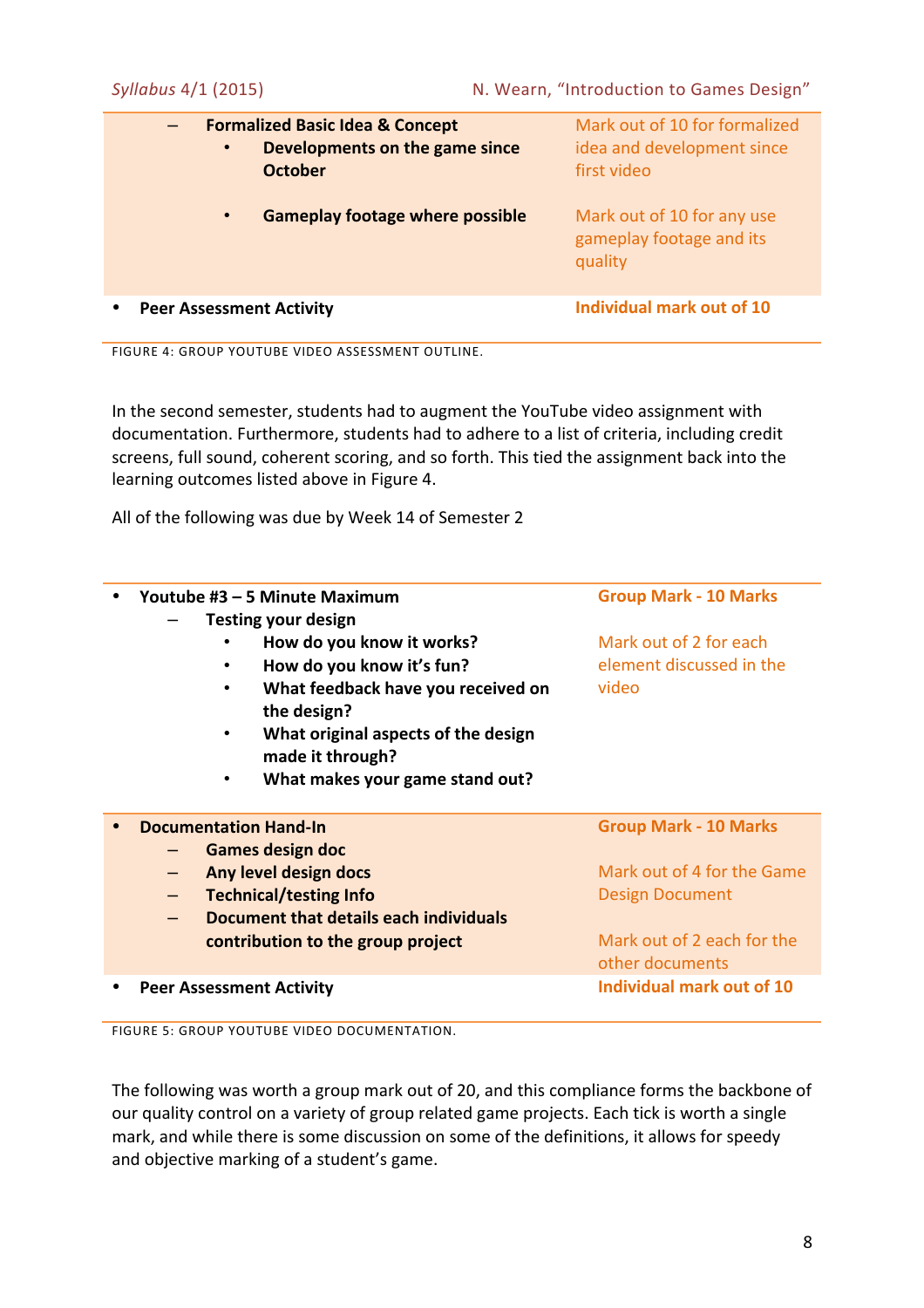### COMPLIANCE CHECKLIST

- $\circ$  Loading sequence (can be just a screen)
- $\circ$  Main menu, play button(s)
- $\circ$  Options menu (format appropriate)
- $\circ$  Quit option (for PC Games)
- $\circ$  Full working and easy to understand HUD
- o Game credits
- $\circ$  Coherent scoring or progress system (of some kind)
- $\circ$  Full menu system as required
- $\circ$  Level intro/outro (score screens) (for most games)
- $\circ$  Totally finished level structures (for any story or progress modes)
- $\circ$  Smooth multiplayer set up and performance (if multiplayer is used)
- $\circ$  Full game loop that does not fall down at any point
- $\circ$  Artificial Intelligence (if included)
- $\circ$  Full sound
- $\circ$  Proper graphics (not programmer art)
- $\circ$  Decent controls that work smoothly and without error
- $\circ$  A checkpoint save game system (for longer/story-based games)
- $\circ$  No dead ends in game structure or level designs
- $\circ$  No console commands to be used (to start/exit the game/progress between levels/clip/ghost between points)
- $\circ$  Readme on how to play/install

FIGURE 6: GAME DESIGN COMPLIANCE CHECKLIST.

### **GROUP WORK ISSUES**

After the first semester, underperforming groups were disbanded and randomly assigned to other groups. This was also the case where students had dropped out, thus making groups no longer viable. This was done to reinforce the idea that the games industry could be a tumultuous place in which to work. These actions brought the number of groups down from thirty-four to twenty-eight, and the average team size up to seven.

There were surprisingly very few complaints from groups that had been disbanded, most agreeing they hadn't worked to their fullest potential. The quality of the work from the other groups increased – however marks for individual students were maintained so a poor student moved at the Christmas break couldn't benefit from good work done by the team they were assigned to in the second semester.

# ASSIGNMENT RESULTS

Excitingly, very few of the teams failed to make anything at all that worked  $-$  the lowest scoring game on the criteria was 4 out of  $20 -$  the highest being 15 out of 20. More importantly the change in assignment brought the average grade down to a respectable 55% - much more in line with what would be expected. Grades also remained consistent across both semesters.